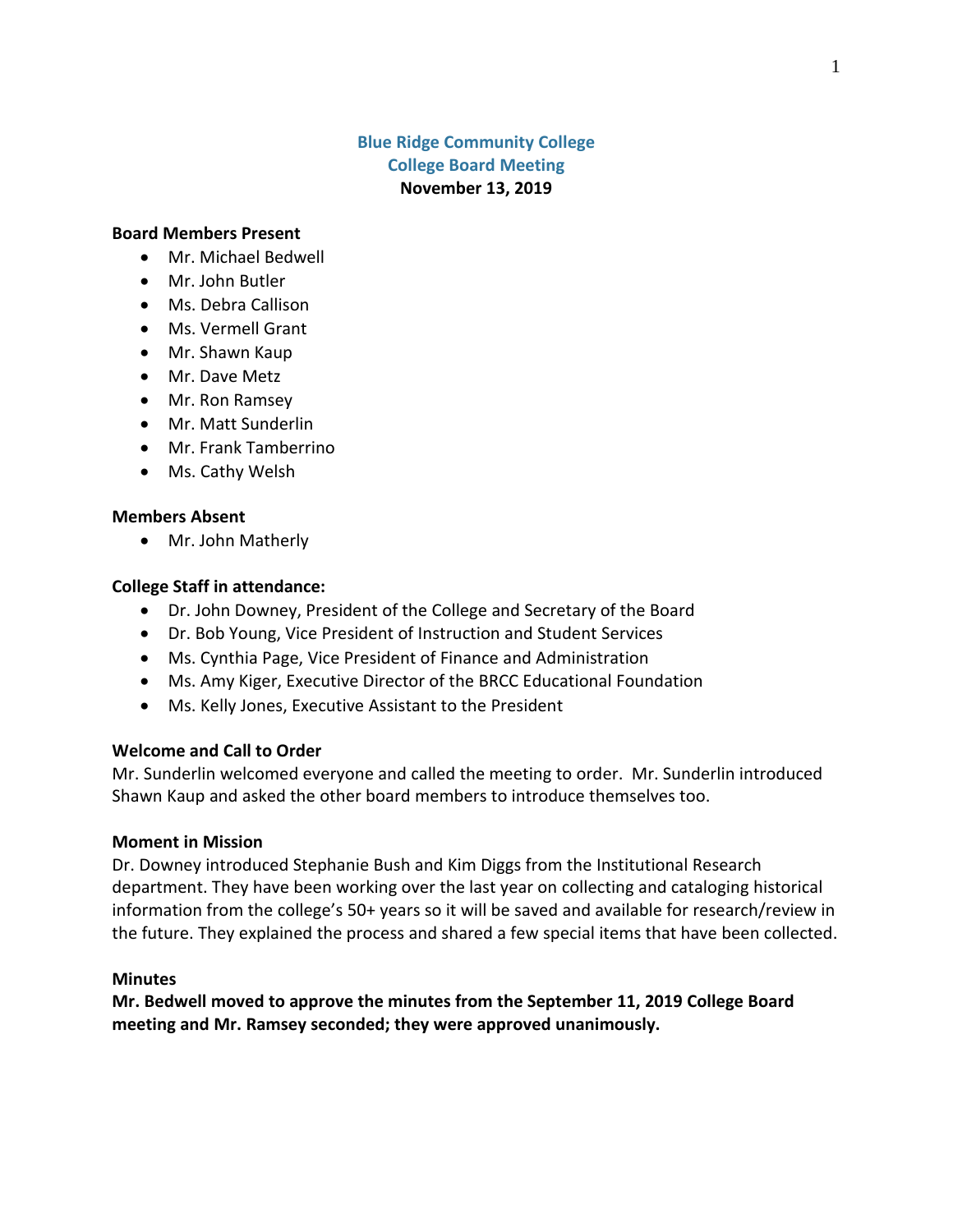# **Finance and Facilities Committee**

## **Local Funds Financial Report**

Ms. Page and Ms. Callison reviewed the local funds financial results the three months ended September 30m 2019. Ms. Page pointed out a transfer from the construction funds to the Bookstore fund related to the completion of the parking deck**.** In previous periods, the local board approved the transfer of funds from the Bookstore fund to support the Parking Deck project. At the completion of the project, \$253, 486 remained. The report shows the transfer back from the construction fund to the Bookstore fund. The board will be able to utilize these funds for future projects.

Ms. Page requested a budget increase from the amounts approved at the September 11, 2019 meeting for construction accounts as follows; Bioscience Building from \$265,181 to \$345, 181

The increase will cover change orders for work beyond the five foot perimeter of the Bioscience project, which included the walkway and canopy to the J building, as well as the interior work at J building to establish the interior hall to the walkway. Dr. Downey reminded committee members that local governments must pay for all work outside of a five-foot perimeter from a state funded construction project. Ms. Page reported that the colleges received a refund in October for \$98, 274 for Bioscience construction expenses paid by the college.

Ms. Page noted that even though the report is for September 30, the revenue collected from student fees does not represent an entire semester of revenue. Some student fee revenue is not recorded until after financial aid is fully processed, which takes place after the last day to drop courses. This affects the Parking fund, the Student Activities funds, and the Rec Center funds.

**This report was recommended from committee for approval and to be filed for audit: this was approved unanimously.**

# **Curriculum and Student Affairs Committee**

Dr. Young and Mr. Bedwell reported for the committee.

# **Consent Agenda All items on the Consent agenda were recommended from committee for approval; they were approved unanimously.**

- 1. Course Changes
	- a. Activate MEN 290 Coordinated Internship from the VCCS Master Course File.
	- b. Activate SAF 130 Industrial Safety OSHA 10 from the VCCS Master Course File.
	- c. Activate CHD 270 Administration of Childcare Programs, CHD 118 Language Arts for Young Children, CHD 146 Math, Science, and Social Studies for Children, CHD 216 Early Childhood Programs, School and Social Change, and CHD 210 Introduction to Exceptional Children from the VCCS Master Course File.
	- d. Activate ITN 257 Cloud Computing: Infrastructure and Services, ITN 170 Linux System Administration, ITN 254 Virtual Infrastructure: Installation and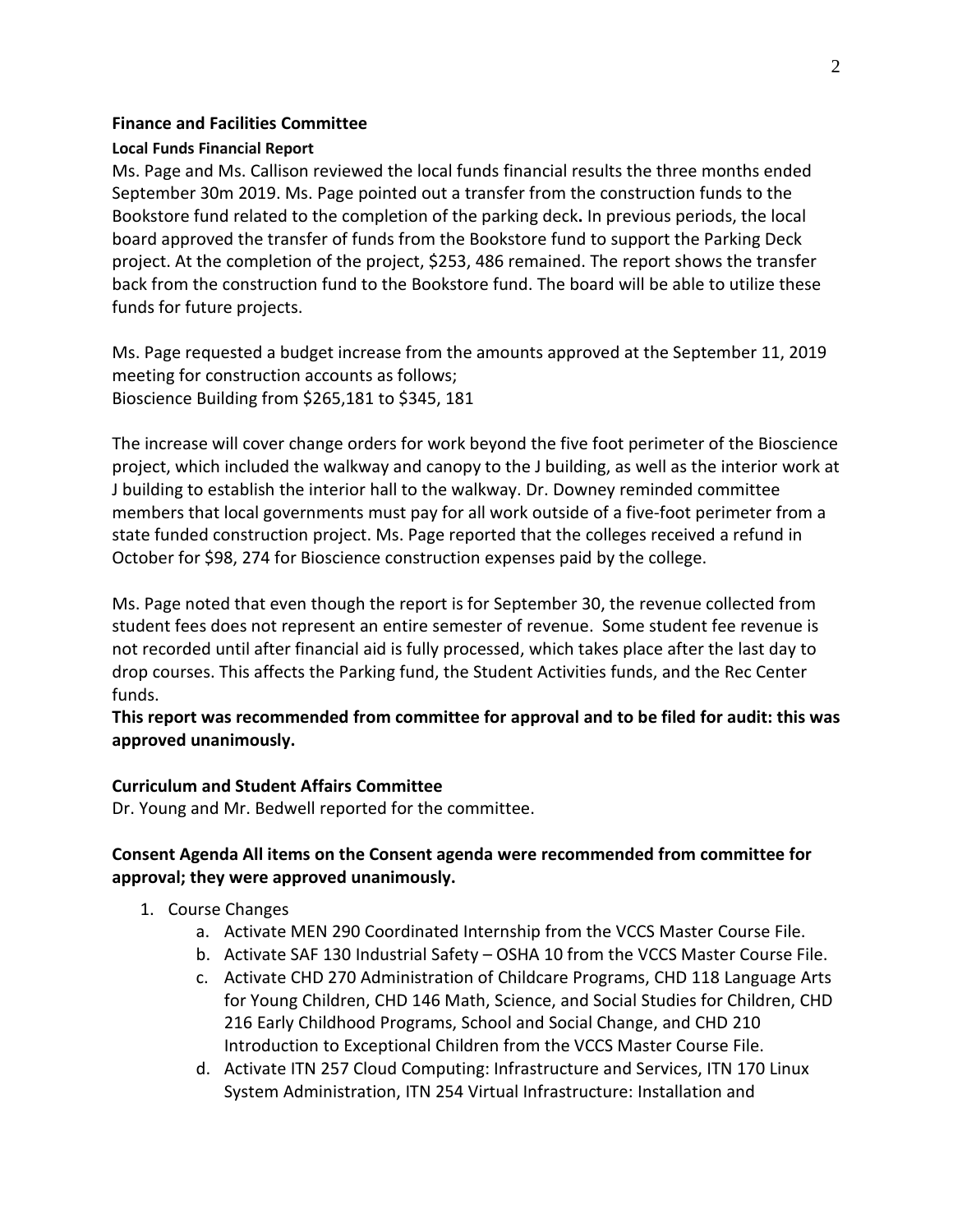Configuration, ITN 213 Information Storage and Management, and ITD 256 Advanced Database Management from the VCCS Master Course File.

- e. Activate MKT 209 Sports, Entertainment, and Recreation Marketing from the VCCS Master Course File and course changes to the AAS in Management.
- 2. Program Changes
	- a. Revise AAS in Computer and Electronics Technology to align with G3 initiative.
	- b. Revise AAS in Computer and Electronics Technology, Secure Computer Networking Specialization to align with G3 initiative.
	- c. Revise CSC in Secure Computer Networking to represent G3 Level 2.
	- d. Revise AAS in Automotive Analysis and Repair to replace the General Education Elective with a choice of CHM 101 Introductory Chemistry or PHY 100 Elements of Physics.
	- e. Revise AAS in Administration of Justice to replace a choice of ADJ 227 Constitutional Law or ADJ 131 Legal Evidence with an ADJ or other approved elective.
	- f. Revise AAS in Information Systems Technology, Cybersecurity Specialization with a math option that matches the AAS in Information Systems Technology parent program.
	- g. Revise CSC in Leadership to reduce the number of credits for each course and add SDV to ensure compliance with the VCCS definition of a career studies certificate.

# **ACTION ITEMS**

- 3. Approve new courses to support the VCCS Direct Placement Initiative-**These were recommended from committee for approval; they were approved unanimously.**
	- a. MDE 10 Introduction to Algebra
	- b. MDE 60 Intermediate Algebra
	- c. MDE 54 Learning Supports for Quantitative Reasoning
	- d. MDE 55 Learning Supports for Statistical Reasoning
	- e. MDE 61 Learning Supports for Pre-Calculus
	- f. EDE 10 English Composition Preparation
	- g. EDE 11 English Composition Readiness
- 4. Approve changes to the Administration of Justice Program-**These were recommended from committee for approval; they were approved unanimously.**
	- a. Name change for CSC in Criminal Justice to CSC in Criminal Justice Foundations and revise curriculum to represent G3 Level 1.
	- b. Approve new CSC in Criminal Justice Advanced to represent G3 Level 2.
	- c. Approve the discontinuation of the CSC in Applications in Corrections and the administration of justice course, ADJ 147 Local Adult Detention Facilities.
- 5. Revise CSC in Early Childhood Development II to represent G3 Level 2- **These were recommended from committee for approval; they were approved unanimously.**
- 6. Approve new CSCs in Human Services I to represent G3 Level 1 and Human Services II to represent G3 Level 2 in the Human Services program- **These were recommended from committee for approval; they were approved unanimously.**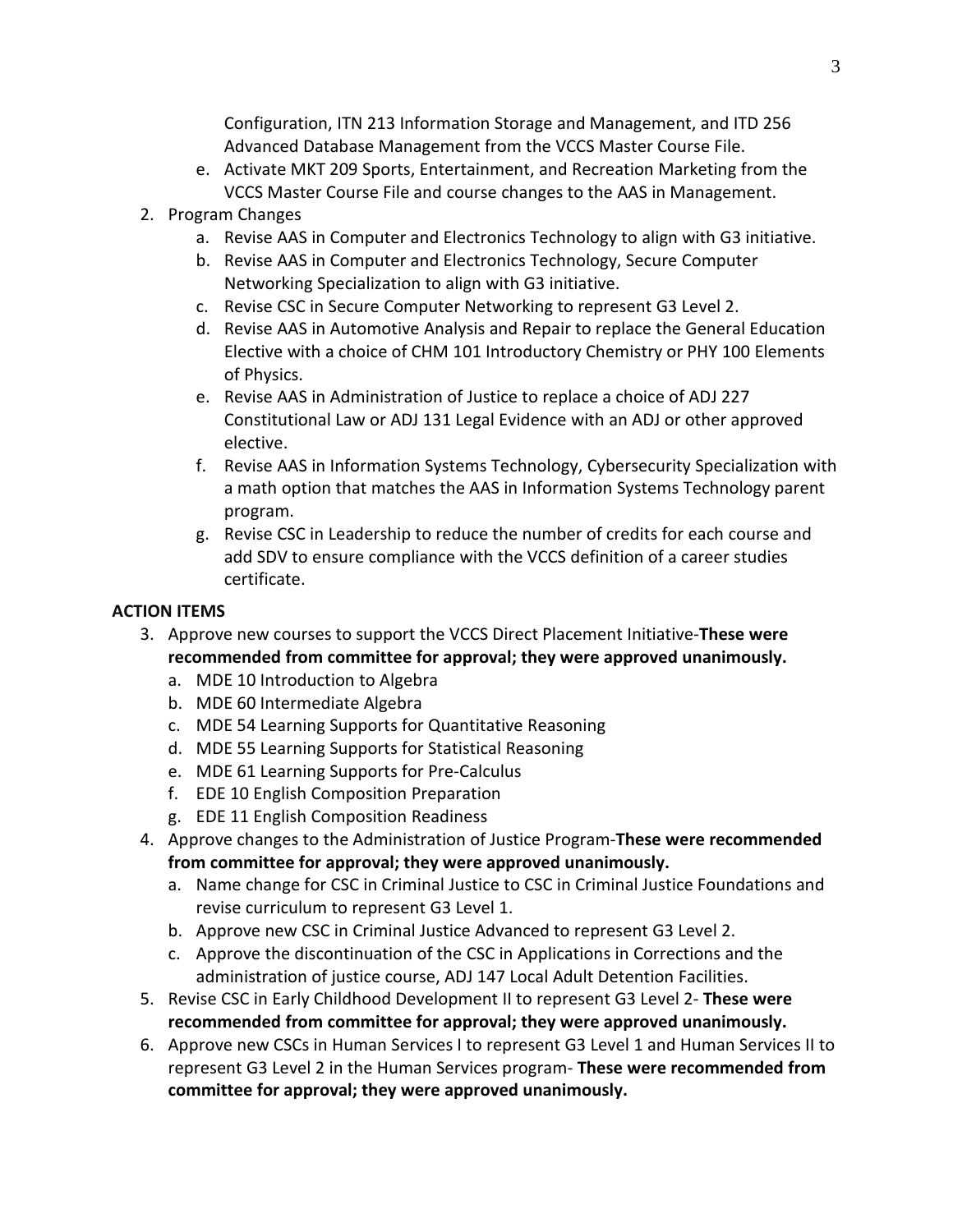- 7. Approve new CSC in Computer and Electronics Level 1 to represent G3 Level 1 and new CSC in Computer and Electronics Level 2 to represent G3 Level 2- **These were recommended from committee for approval; they were approved unanimously.**
- 8. Approve additions to the AAS in Information Systems Technology Program- **These were recommended from committee for approval; they were approved unanimously.**
	- a. New Cloud Computing Specialization.
	- b. Approve new CSC in Cloud Computing to represent G3 Level 2 for the AAS in Information Systems Technology, Cloud Computing Specialization.
- 9. Approve additions to the AAS in Automotive Analysis and Repair program- **These were recommended from committee for approval; they were approved unanimously.**
	- a. Approve new CSCs in Auto Technology IA and Auto Technology IB to represent G3 Level 1.
	- b. Approve new CSCs in Auto Technology 2A and Auto Technology 2B to represent G3 Level 2.
- 10. Approve changes to the AAS in Mechanical Design Technology-**These were recommended from committee for approval; they were approved unanimously.**
	- a. Name change from AAS in Mechanical Design Technology to AAS in Engineering Technology and the removal of two courses from the program.
	- b. Approve new CSC in Engineering Assistant to represent G3 Level 1 and new CSC in Senior Engineering Assistant to represent G3 Level 2 for the AAS in Engineering Technology (formerly AAS in Mechanical Design Technology).
- 11. Approve new CSC in Emergency Medical Technician to represent G3 Level 1 and new CSC in Advanced Emergency Medical Technician Level 2 to represent G3 Level 2 for the AAS in Emergency Medical Services-**These were recommended from committee for approval; they were approved unanimously.**

# **INFORMATION ITEMS**

1. Associate of Applied Science in Information Systems Technology, Cloud Computing Specialization-Dr. Young gave an overview of the Cloud Computing Specialization.

# **Personnel Report**

Ms. Page reviewed the personnel report on page 124.

# **Enrollment**

Dr. Young distributed and reviewed the enrollment report-enrollment is down about 4% for fall; the college continues to work on ways to increase enrollment.

# **Educational Foundation**

Ms. Kiger reported that both the College Board and the Foundation Board have 100% participation for pledges/donations to the annual fund; she and Dr. Downey thanked the board for this very important support. It makes it easier to solicit funds from the community when the boards fully support the college and allows the Foundation to focus their work on raising other funds outside of the college and the boards. The 100% participation also enabled the Foundation to receive two challenge grants that had been offered.